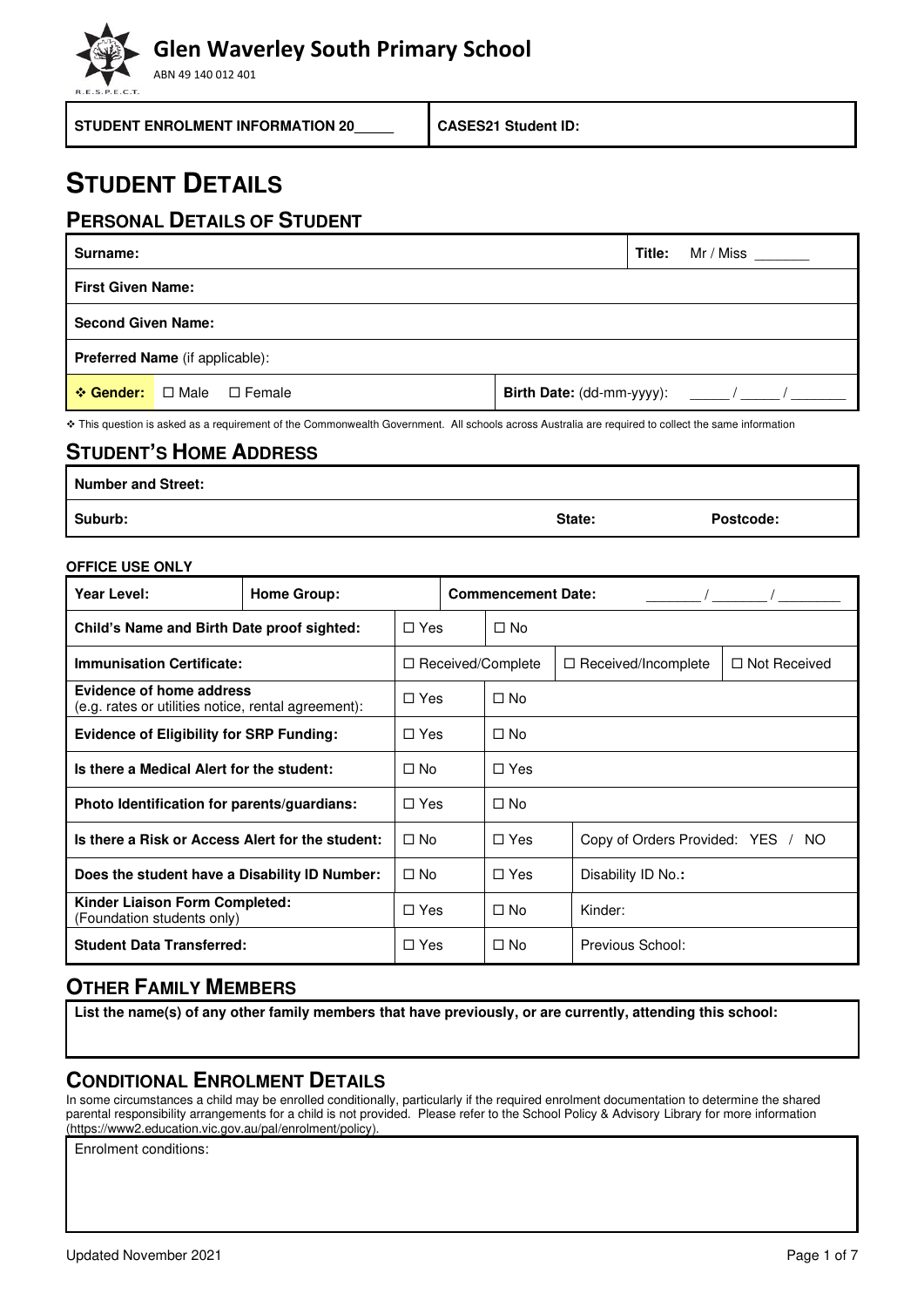## **Glen Waverley South Primary School**  ABN 49 140 012 401

## **PRIMARY FAMILY DETAILS**

**NOTE: The 'PRIMARY' Family is: "the family or parent the student mostly lives with". Additional and Alternative family forms are available from the school if required. These additional forms are designed to cater for varying family circumstances.** 

| <b>ADULT B DETAILS:</b>                                                                                                                                                                                                                                                                                                 |
|-------------------------------------------------------------------------------------------------------------------------------------------------------------------------------------------------------------------------------------------------------------------------------------------------------------------------|
| Gender:<br>$\Box$ Male $\Box$ Female                                                                                                                                                                                                                                                                                    |
| Title: (Ms, Mrs, Mr, Dr, etc.)                                                                                                                                                                                                                                                                                          |
| Legal Surname:                                                                                                                                                                                                                                                                                                          |
| <b>Legal First Name:</b>                                                                                                                                                                                                                                                                                                |
| <b>Adult B's occupation?</b>                                                                                                                                                                                                                                                                                            |
| Adult B's employer?                                                                                                                                                                                                                                                                                                     |
| <b>Adult B's Country of Birth:</b>                                                                                                                                                                                                                                                                                      |
| $\Box$ Australia<br>$\Box$ Other (specify):                                                                                                                                                                                                                                                                             |
| Does Adult B speak a language other than English<br>at home? (If more than one language is spoken at home,<br>indicate the one that is spoken most often.)<br>No, English only<br>□<br>$\Box$<br>Yes (specify):<br>Please indicate any additional<br>languages spoken by Adult B:                                       |
| $\Box$ Yes<br>$\square$ No<br>Is an interpreter required?                                                                                                                                                                                                                                                               |
| <b>Vhat is the highest year of primary or secondary</b><br>school Adult B has completed? (For persons who have<br>never attended school, mark 'Year 9 or equivalent or below'.)<br>$\Box$ Year 12 or equivalent<br>$\Box$ Year 11 or equivalent<br>$\Box$ Year 10 or equivalent<br>$\Box$ Year 9 or equivalent or below |
| What is the level of the highest qualification Adult B                                                                                                                                                                                                                                                                  |
| has completed? (tick one)                                                                                                                                                                                                                                                                                               |
| □ Bachelor degree or above<br>□ Advanced diploma / Diploma<br>$\Box$ Certificate I to IV (including trade certificate)<br>$\Box$ No non-school qualification                                                                                                                                                            |
|                                                                                                                                                                                                                                                                                                                         |

| Main language spoken at home:                               | <b>Preferred Language of Notices:</b> |                |             |                |  |
|-------------------------------------------------------------|---------------------------------------|----------------|-------------|----------------|--|
| Are you interested in being involved in school group        | $\Box$ Adult A                        | $\Box$ Adult B | $\Box$ Both | $\Box$ Neither |  |
| participation activities? (e.g. School Council, excursions) |                                       |                |             |                |  |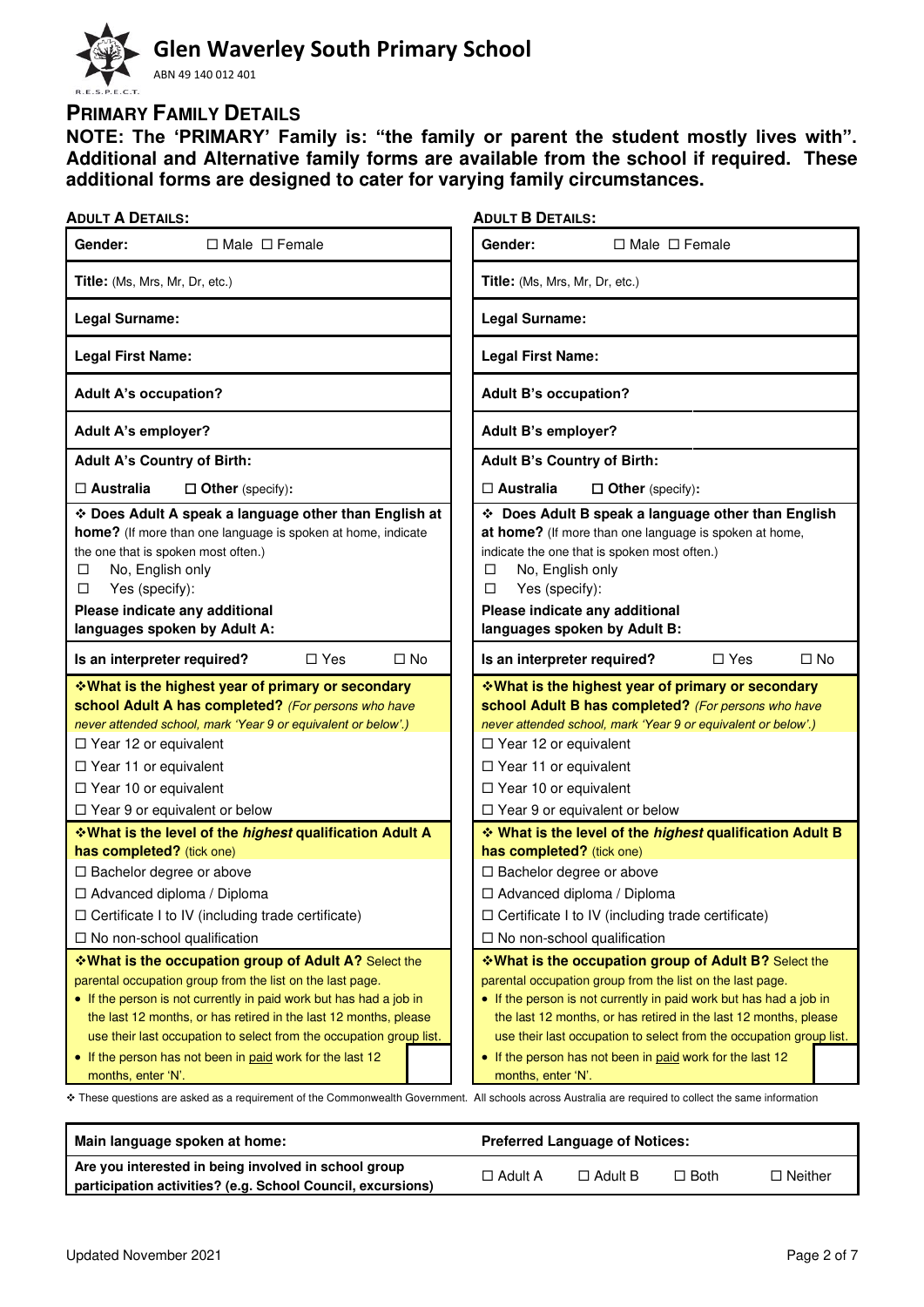ABN 49 140 012 401

### **PRIMARY FAMILY CONTACT DETAILS**

### **ADULT A DETAILS (PARENT/GUARDIAN):**

#### Gender: □ Male □ Female **Home Ph:** □ Silent **Mobile Ph: I agree to receiving SMS notifications:** □ Yes □ No **Work Ph: Other Ph: Email: I agree to receiving Email notifications** □ Yes □ No **ADULT A HOME ADDRESS: Number and Street: Suburb: ADULT B DETAILS (PARENT/GUARDIAN):** Gender: □ Male □ Female **Home Ph:**  $□$  Silent **Mobile Ph: I agree to receiving SMS notifications:** □ Yes □ No **Work Ph: Other Ph: Email: I agree to receiving Email notifications**  $\Box$  Yes  $\Box$  No **ADULT B HOME ADDRESS: Number and Street: Suburb:**

**State: Postcode:**

### **ADULT A MAILING ADDRESS (IF DIFFERENT TO ABOVE):**

| ADULT A MAILING ADDRESS (IF DIFFERENT TO ABOVE): | ADULT B MAILING ADDRESS (IF DIFFERENT TO ABOVE): |  |  |
|--------------------------------------------------|--------------------------------------------------|--|--|
| <b>Number and Street:</b>                        | <b>Number and Street:</b>                        |  |  |
| Suburb:                                          | Suburb:                                          |  |  |
| State:<br>Postcode:                              | State:<br>Postcode:                              |  |  |

**State: Postcode:**

#### **PRIMARY FAMILY DOCTOR DETAILS:**

| Doctor's Name                          |                            | $\Box$ Individual<br>$\Box$ Group |
|----------------------------------------|----------------------------|-----------------------------------|
| Suburb:                                | Telephone:                 |                                   |
| <b>Current Ambulance Subscription:</b> | $\square$ No<br>$\Box$ Yes |                                   |
| <b>Medicare Number:</b>                |                            |                                   |

### **PRIMARY FAMILY EMERGENCY CONTACTS**

|                | <b>Full Name</b> | Relationship<br>(Aunt/Uncle/Grandparent/Friend/Other) | <b>Telephone Contacts</b><br>(home and mobile) | Language<br>(English=E) |
|----------------|------------------|-------------------------------------------------------|------------------------------------------------|-------------------------|
|                |                  |                                                       | H:                                             |                         |
|                |                  |                                                       | M:                                             |                         |
|                |                  |                                                       | H:                                             |                         |
| $\overline{c}$ |                  |                                                       | M:                                             |                         |
|                |                  |                                                       | H:                                             |                         |
| 3              |                  |                                                       | M:                                             |                         |
|                |                  |                                                       | H:                                             |                         |
| 4              |                  |                                                       | M:                                             |                         |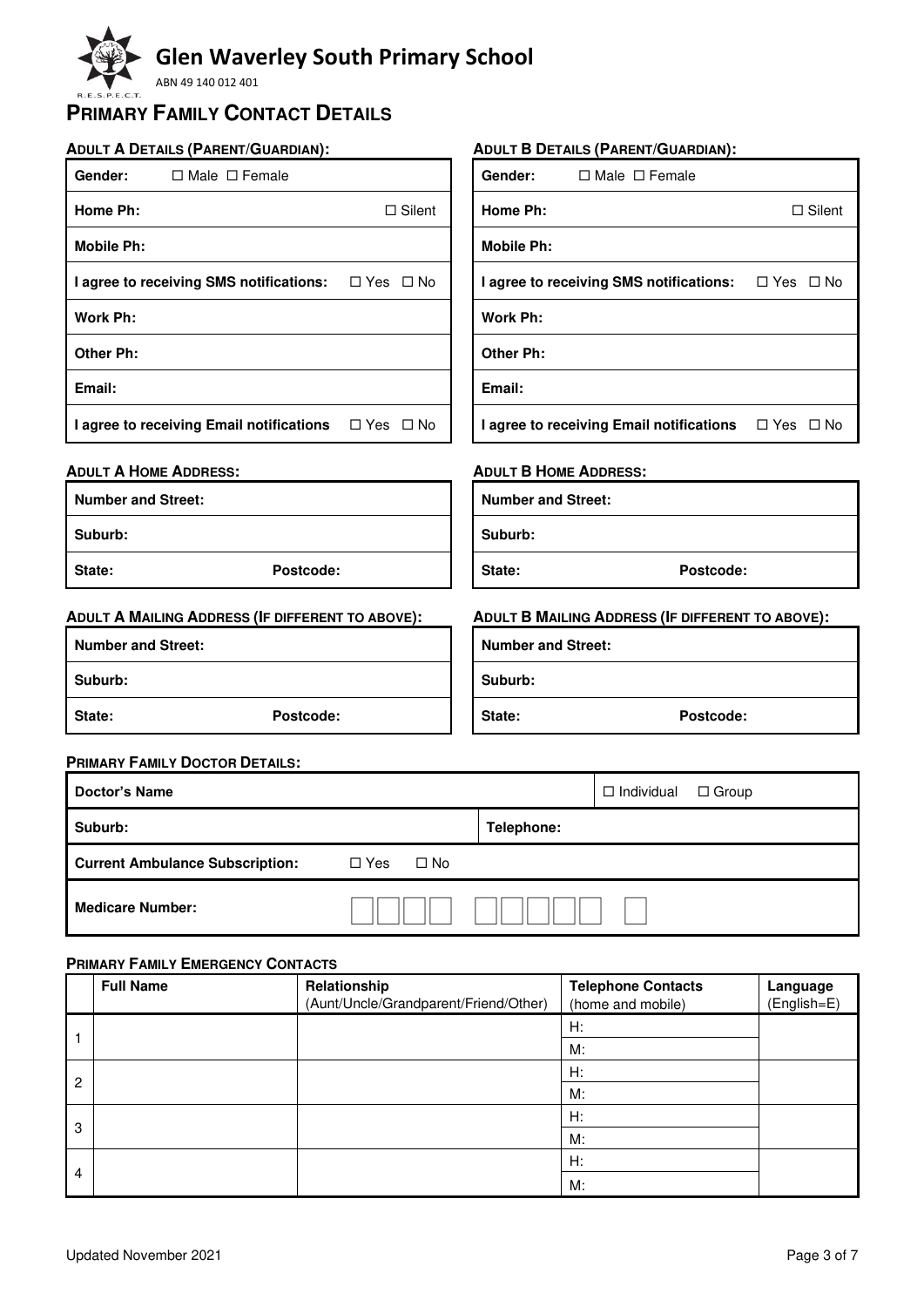# **Glen Waverley South Primary School**  ABN 49 140 012 401

### **BILLING ADDRESS:**

Write "As Adult A" if the same as Adult A, or "As Adult B" if same as Adult B

| $\frac{1}{2}$ as Aquit A . If the same as Aquit A, or . As Aquit D . If same as Aquit D<br><b>Email Address</b><br>(statements are emailed) |                                                                                                       |                                                     |                                                      |
|---------------------------------------------------------------------------------------------------------------------------------------------|-------------------------------------------------------------------------------------------------------|-----------------------------------------------------|------------------------------------------------------|
| No. & Street or PO Box                                                                                                                      |                                                                                                       |                                                     |                                                      |
| Suburb:                                                                                                                                     |                                                                                                       |                                                     |                                                      |
| State:                                                                                                                                      |                                                                                                       | Postcode:                                           |                                                      |
| <b>OTHER PRIMARY FAMILY DETAILS:</b>                                                                                                        |                                                                                                       |                                                     |                                                      |
| <b>Relationship of Adult A to Student:</b>                                                                                                  | $\Box$ Parent<br>□ Foster Parent<br>$\Box$ Friend                                                     | □ Step-Parent<br>□ Host Family<br>$\square$ Self    | □ Adoptive Parent<br>$\Box$ Relative<br>$\Box$ Other |
| <b>Relationship of Adult B to Student:</b>                                                                                                  | $\Box$ Parent<br>□ Foster Parent<br>$\Box$ Friend                                                     | □ Step-Parent<br>□ Host Family<br>$\square$ Self    | □ Adoptive Parent<br>$\Box$ Relative<br>$\Box$ Other |
| The student lives with the Primary Family:                                                                                                  |                                                                                                       |                                                     |                                                      |
| $\Box$ Mostly<br>$\Box$ Always                                                                                                              | $\Box$ Balanced                                                                                       | $\Box$ Occasionally                                 | $\Box$ Never                                         |
| <b>DEMOGRAPHIC DETAILS OF STUDENT</b>                                                                                                       |                                                                                                       |                                                     |                                                      |
| ♦ In which country was the student born?                                                                                                    |                                                                                                       |                                                     |                                                      |
| $\Box$ Australia                                                                                                                            | $\Box$ Other (specify):                                                                               |                                                     |                                                      |
| Date of arrival in Australia OR Date of return to Australia: (dd-mm-yyyy)                                                                   |                                                                                                       |                                                     |                                                      |
| What is the Residential Status of the student? (tick)                                                                                       |                                                                                                       | $\Box$ Permanent                                    | $\Box$ Temporary                                     |
| <b>Basis of Australian Residency:</b>                                                                                                       | □ Eligible for Australian Passport<br>□ Holds Australian Passport<br>□ Holds Permanent Residency Visa |                                                     |                                                      |
| Visa Sub Class:                                                                                                                             |                                                                                                       | Visa Expiry Date: (dd-mm-yyyy)                      |                                                      |
| Visa Statistical Code: (Required for some sub-classes)                                                                                      |                                                                                                       |                                                     |                                                      |
| International Student ID :(Not required for exchange students)                                                                              |                                                                                                       |                                                     |                                                      |
| * Does the student speak a language other than English at home?                                                                             |                                                                                                       |                                                     |                                                      |
| (If more than one language is spoken at home, indicate the one that is spoken most often)                                                   |                                                                                                       |                                                     |                                                      |
| $\Box$ No, English only<br>Does the student speak English?                                                                                  | $\Box$ Yes (please specify):                                                                          |                                                     | $\square$ Yes<br>$\square$ No                        |
| Is the student of Aboriginal or Torres Strait Islander origin?                                                                              |                                                                                                       |                                                     |                                                      |
| $\Box$ No                                                                                                                                   |                                                                                                       | □ Yes, Aboriginal                                   |                                                      |
| □ Yes, Torres Strait Islander                                                                                                               |                                                                                                       | □ Yes, Both Aboriginal & Torres Strait Islander     |                                                      |
| What is the student's living arrangements?                                                                                                  |                                                                                                       |                                                     |                                                      |
| $\Box$ At home with TWO Parents/ Guardians                                                                                                  |                                                                                                       | $\Box$ State Arranged Out of Home Care # (See Note) |                                                      |
| $\Box$ At home with ONE Parent/ Guardian                                                                                                    |                                                                                                       | □ Homeless Youth                                    |                                                      |
| $\Box$ Independent                                                                                                                          |                                                                                                       |                                                     |                                                      |

# State Arranged Out of Home Care - Students who have been subject to protective intervention by the Department of Health and Human Services and live in alternative care arrangements away from their parents. These DHHS-facilitated care arrangements include living with relatives or friends (kith and kin), living with non-relative families (foster families or adolescent community placements) and living in residential care units with rostered care staff.

❖ These questions are asked as a requirement of the Commonwealth Government. All schools across Australia are required to collect the same information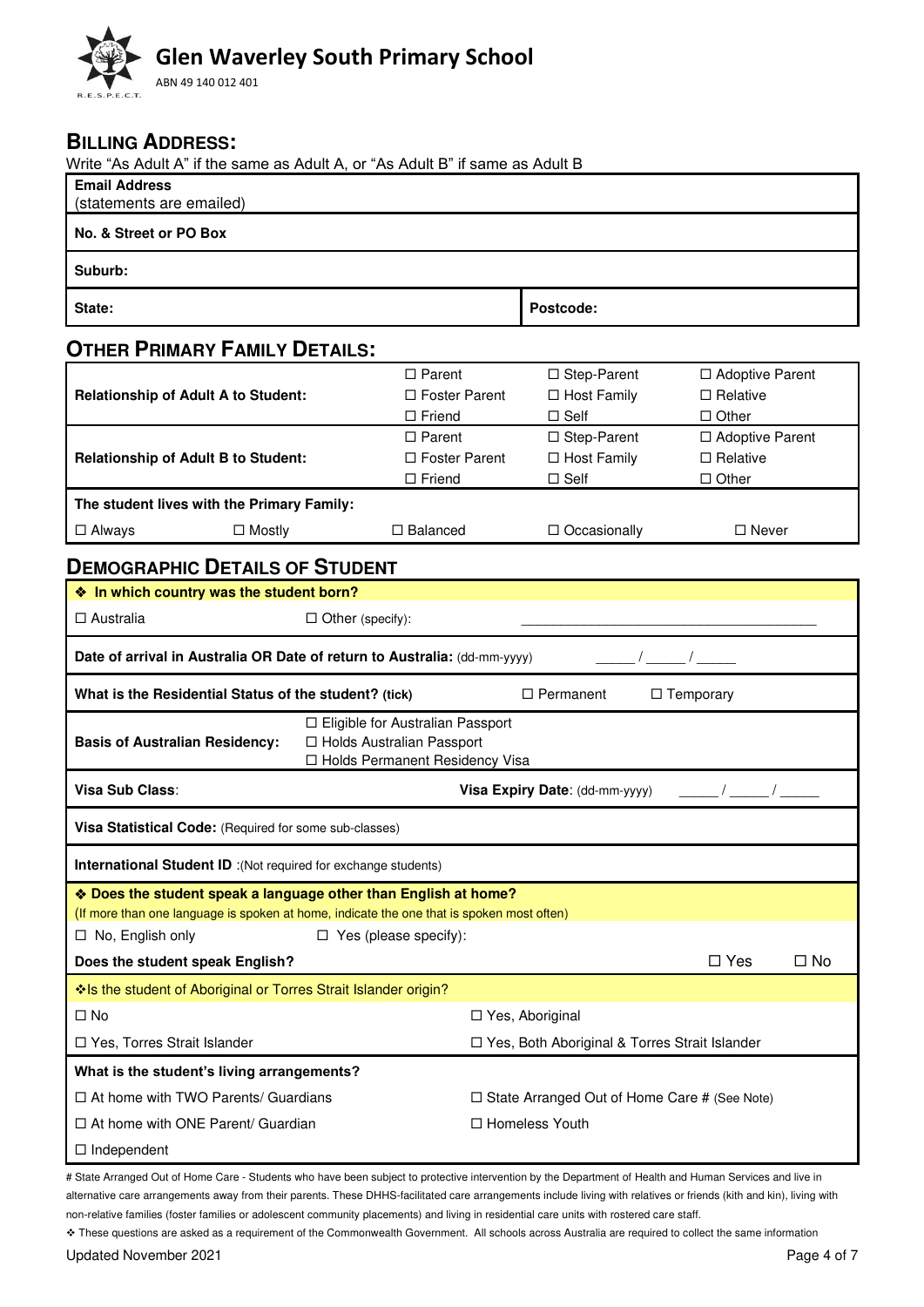ABN 49 140 012 401

|                | <b>STUDENT TRANSPORT TO SCHOOL DETAILS</b> |              |                    |              |  |  |  |  |
|----------------|--------------------------------------------|--------------|--------------------|--------------|--|--|--|--|
|                | Usual mode of transport to school:         |              |                    |              |  |  |  |  |
| $\Box$ Walking | $\Box$ School Bus                          | $\Box$ Train | $\Box$ Driven      | $\Box$ Taxi  |  |  |  |  |
| $\Box$ Bicycle | $\Box$ Public Bus                          | $\Box$ Tram  | $\Box$ Self Driven | $\Box$ Other |  |  |  |  |
|                | Distance to School in kilometres:          |              |                    |              |  |  |  |  |

## **SCHOOL DETAILS**

| Date of first enrolment in an Australian School/Preschool:                                                       |                                  |           |            |           |  |  |  |  |
|------------------------------------------------------------------------------------------------------------------|----------------------------------|-----------|------------|-----------|--|--|--|--|
| <b>Name of previous School:</b>                                                                                  |                                  |           |            |           |  |  |  |  |
| Years of previous education:                                                                                     | Language of previous education?  |           |            |           |  |  |  |  |
| Does the student have a Victorian Student Number (VSN)?<br>$\square$ No<br>$\Box$ Yes, but the VSN is unknown    |                                  |           |            |           |  |  |  |  |
| П                                                                                                                | Yes (please specify):            |           |            |           |  |  |  |  |
| Years of interruption to education:                                                                              | Is the student repeating a year? |           | $\Box$ Yes | $\Box$ No |  |  |  |  |
| Will the student be attending this school full time?                                                             |                                  |           | Yes<br>П   | No<br>□   |  |  |  |  |
| If No, what will be the time fraction that the student will be attending this school? (i.e: $0.8 = 4$ days/week) |                                  |           |            |           |  |  |  |  |
| <b>Other school Name:</b>                                                                                        | Time fraction:<br>$\Omega$ .     | Enrolled: | $\Box$ Yes | $\Box$ No |  |  |  |  |
| <b>Other school Name:</b>                                                                                        | Time fraction:<br>$\Omega$       | Enrolled: | $\Box$ Yes | $\Box$ No |  |  |  |  |

## **STUDENT ACCESS OR ACTIVITY RESTRICTIONS DETAILS**

| Is the student at risk?                   |                                                     | $\Box$ Yes                                                                                                                 | $\square$ No             |              |
|-------------------------------------------|-----------------------------------------------------|----------------------------------------------------------------------------------------------------------------------------|--------------------------|--------------|
| Is there an Access Alert for the student? |                                                     | $\Box$ No<br>$\Box$ Yes (complete the following<br>questions and present a current copy of<br>the document to the school.) |                          |              |
| <b>Access Type:</b>                       | □ Court Order                                       | $\Box$ Family Law Order                                                                                                    | $\Box$ Restraining Order | $\Box$ Other |
| <b>Describe any Access Restriction:</b>   |                                                     |                                                                                                                            |                          |              |
|                                           | Is there a physical activity alert for the student? | $\Box$ Yes                                                                                                                 | $\Box$ No                |              |
|                                           | If Yes, then describe the Activity Restriction:     |                                                                                                                            |                          |              |

## **STUDENT MEDICAL DETAILS**

| Does the student suffer from Asthma?<br>$\Box$ Yes                                                                  |  |  |  |  |  |  |
|---------------------------------------------------------------------------------------------------------------------|--|--|--|--|--|--|
| If Yes, has an Asthma Management Plan been provided to the school?:<br>$\Box$ Yes                                   |  |  |  |  |  |  |
| Symptoms of Asthma (tick all that apply):                                                                           |  |  |  |  |  |  |
| Symptoms After Exertion □<br>Difficulty Breathing $\square$<br>Tight Chest □<br>Cough $\square$<br>Wheeze $\square$ |  |  |  |  |  |  |
| Other $\Box$ (please specify):                                                                                      |  |  |  |  |  |  |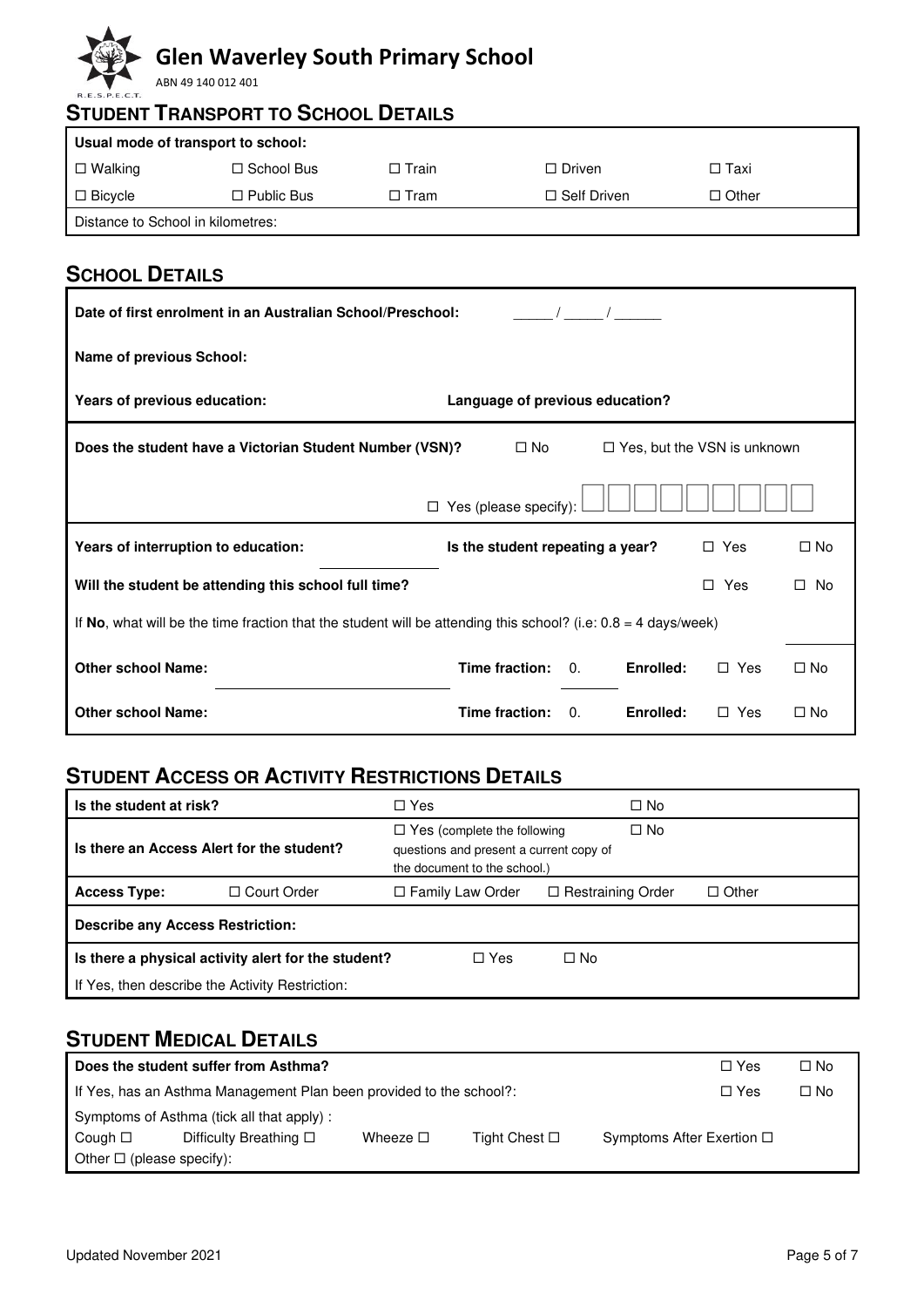ABN 49 140 012 401

### **STUDENT MEDICAL DETAILS**

| Does the student suffer from any of the following impairments?:          | Hearing   | $\Box$ Yes | $\square$ No |
|--------------------------------------------------------------------------|-----------|------------|--------------|
|                                                                          | Speech    | $\Box$ Yes | $\square$ No |
|                                                                          | Vision:   | $\Box$ Yes | $\Box$ No    |
|                                                                          | Mobility: | $\Box$ Yes | $\square$ No |
| Does the student suffer from any Allergies?:                             |           | $\Box$ Yes | $\Box$ No    |
| If Yes, has an Allergy Management Plan been provided to the school?:     |           | $\Box$ Yes | $\square$ No |
| Is the student Anaphylactic?:                                            |           | $\Box$ Yes | $\Box$ No    |
| If Yes, has an Anaphylaxis Management Plan been provided to the school?: |           | $\Box$ Yes | $\square$ No |
| Does the student suffer from any other medical condition?:               |           | $\Box$ Yes | $\Box$ No    |
| If Yes, has a Management Plan been provided to the school?:              |           | $\Box$ Yes | $\Box$ No    |

### **ACCIDENT AUTHORITY**

In the event of illness or injury to my child whilst at school, on an excursion, or travelling to or from school; I authorise the Principal or teacher-in-charge of my child, where the Principal or teacher-in-charge is unable to contact me, or it is otherwise impracticable to contact me to: (cross out any unacceptable statement):

- consent to my child receiving such medical or surgical attention as may be deemed necessary by a medical practitioner,
- administer such first aid as the Principal or staff member may judge to be reasonably necessary.

| Signature of Adult A (parent/guardian): | Date: |
|-----------------------------------------|-------|
| Printed Name of Adult A:                |       |
|                                         |       |
| Signature of Adult B (parent/guardian): | Date: |
| Printed Name of Adult B:                |       |
|                                         |       |

### **TRUE AND ACCURATE INFORMATION**

Thank you for taking the time to complete this Student Enrolment form. We understand that the information you have provided is confidential and will be treated as such, but the details are required to enable staff to properly enrol your child at our school.

I certify that the information contained within this Enrolment Application is correct.

| Signature of Adult A (parent/guardian): | Date: |
|-----------------------------------------|-------|
| Printed Name of Adult A:                |       |
|                                         |       |
| Signature of Adult B (parent/guardian): | Date: |
| Printed Name of Adult B:                |       |
|                                         |       |